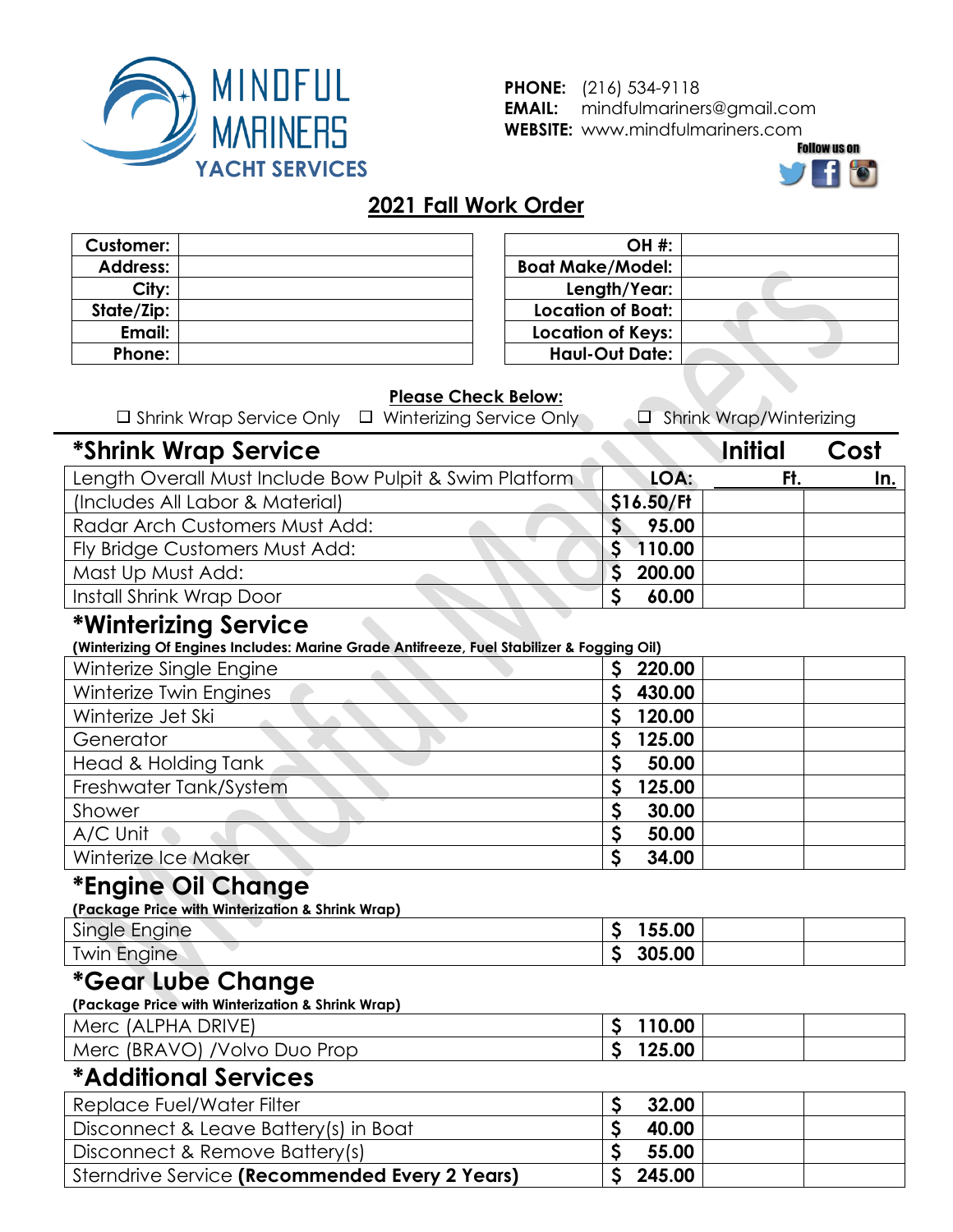### **\*Vessel Transport**

| Transport Vessel To Marina / Storage Facility (Via Water)<br>$\vert$ \$110.00/ $_{\rm{Hf}$ $\vert$ |
|----------------------------------------------------------------------------------------------------|
|----------------------------------------------------------------------------------------------------|

#### **Contract Terms and Regulations**

All winterization work orders/service contracts are to be turned in by October 1st 2021, and any payments due thereof, may result in forfeit of any service and/or reservation, all payments made are non-refundable, all returned checks for non-sufficient funds shall be assessed a \$50.00 NSF fee. All end of season services must be scheduled with Mindful Mariners LLC in advance and prior to October 1<sup>st</sup>, 2021. All end of season services must be paid in full before said services will be completed.

Shrink wrap integrity and workmanship shall be warrantied until March 1st, 2022. However, any damage to shrink wrap as a result of extraordinary conditions such as (winds in excess of 40MPH, heavy snow, ice, etc) will be repaired only at the boat owner's expense. Mindful Mariners LLC reserves the right to remove any shrink wrap from any vessel that has deteriorated to a degree that no longer offers any protection from the elements. All shrink wrap fees are based on the length overall (LOA) of the boat, including bow pulpit and swim platform. Customers will be billed if LOA is more than noted on their contract and agrees to pay for any shortages in their calculations/payments as it relates to the LOA for shrink wrap billable services/fees.

Boat owners agree to provide Mindful Mariners LLC with the keys to their boat for haul out and/or for service purposes. All boats must be pumped out before being lifted out of the water, failure to do so will result in a fee of \$50.00. Dead battery fee of \$30.00 may be assessed for any dead battery at time of haul out or should ones battery be dead at time of service. The boat owner understands and agrees that in the event any account balance exists for the boat listed on this contract, Mindful mariners LLC shall have a maritime lien placed upon such boat or equipment until said account balance is paid in full.

#### **By completing this contract, I hereby acknowledge receipt thereof and that I have read and fully understand its contents.**

|                            | <b>Work authorization:</b><br>I acknowledge and authorize the initialled work above to be<br>completed by Mindful Mariners LLC. |
|----------------------------|---------------------------------------------------------------------------------------------------------------------------------|
| <b>SIGNATURE:</b><br>DATE: |                                                                                                                                 |
|                            | <b>PAYMENT DUE OCTOBER 1ST!</b>                                                                                                 |
| <b>SUB TOTAL DUE:</b>      |                                                                                                                                 |
| <b>SALES TAXES 8.00%:</b>  | \$                                                                                                                              |
| <b>TOTAL AMOUNT DUE:</b>   | <b>S</b>                                                                                                                        |
| <b>PAYMENT TYPE:</b>       | $\Box$ Cash                                                                                                                     |
|                            | <b>Credit Card</b>                                                                                                              |

**\*Make Checks Payable To Mindful Mariners LLC.**

Check\*